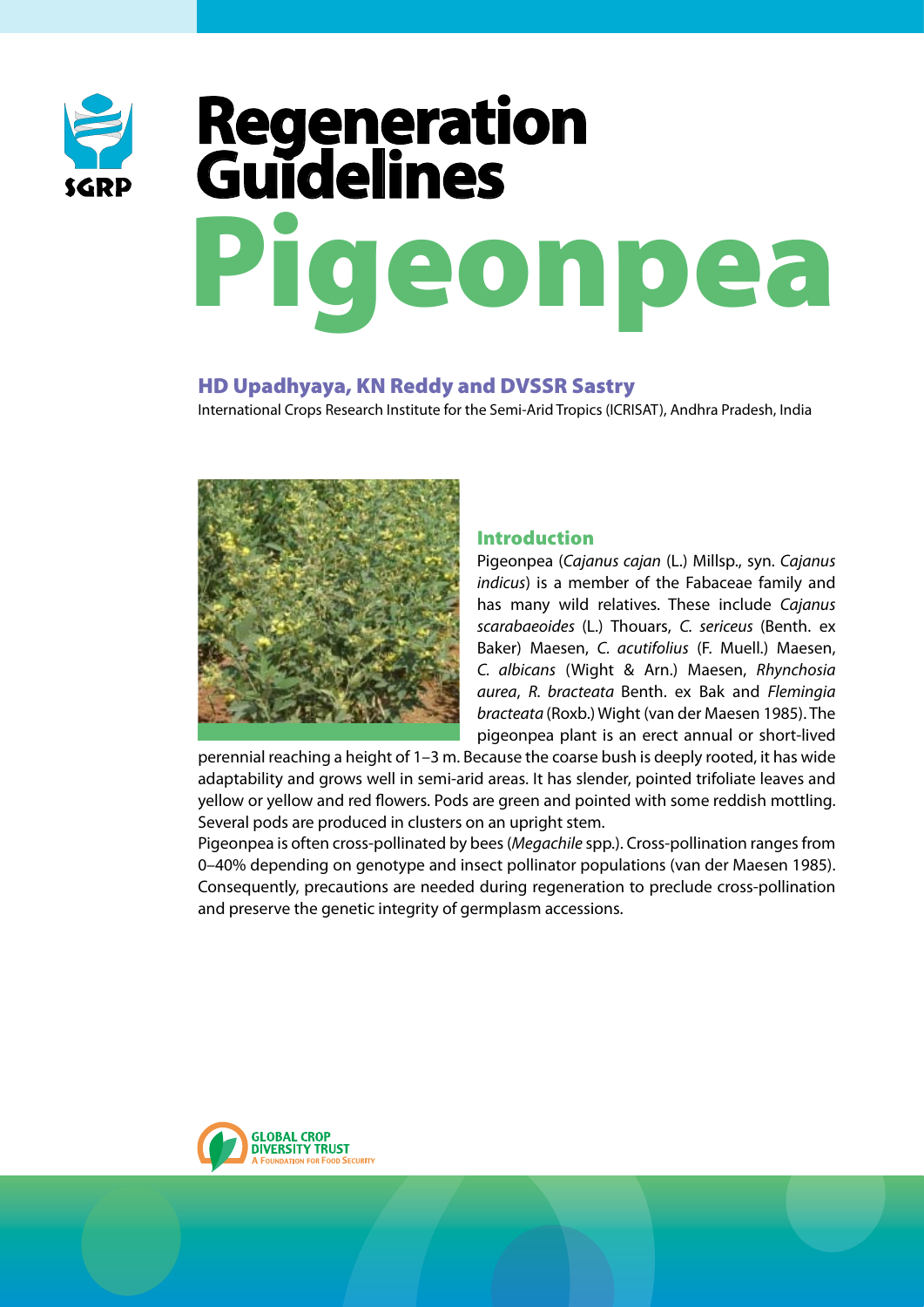# Choice of environment and planting season

#### **Climatic conditions**

- Pigeonpea can be grown in a wide range of climates. •
- Geographical areas with low precipitation and low relative humidity during seed ripening and maturation favour crop growth.

#### **Planting season**

Pigeonpea is a short-day species which flowers early with short days. Day length of 11–11.5 hours (Gooding 1962) and a temperature range of 22–30°C (Whiteman et al. 1985) are suitable for crop growth. •

# Preparation for regeneration

#### **Time to regenerate**

- When seed stocks are <50 g.
- When germination drops to below 75%.
- When more than 25% of seeds are infected by one or more fungi, such as *Alternaria*, *Aspergillus*, *Cladosporium*, *Curvularia*, *Fusarium*, *Macrophomina*, *Penicillium*, *Phoma* and *Rhizopus* spp. (Rao and Bramel 2000).

#### **Seed sample**

- To maintain genetic integrity, use a seed sample from the original source whenever possible.
- The minimum number of plants required for regeneration is 180.
- About 23 g of seed are required to regenerate an accession.
- Treat the seed with an effective fungicide to control seed-borne fungi.
- For each accession, prepare one seed packet for planting each row.
- Label the packets with identification number and row number and arrange them according to field lay-out.

#### **Field selection and preparation**

- Choose a field that has not been under pigeonpea for the previous 2 years to reduce disease risk.
- Pigeonpea grows best on Alfisols (red soils) or Vertisols (black soils).
- Pigeonpea is susceptible to waterlogging, salinity and soil acidity. Choose fields with good drainage, low salinity and a pH between 5 and 8.5.
- Prepare the land to a fine tilth by ploughing to a depth of 15–20 cm twice, followed by harrowing two or three times.
- Make ridges 75 cm apart on a levelled field.

# Method of regeneration

#### **Pollination control**

• Cross-pollination due to bees (*Megachile* spp.) needs to be prevented to maintain the genetic integrity of accessions.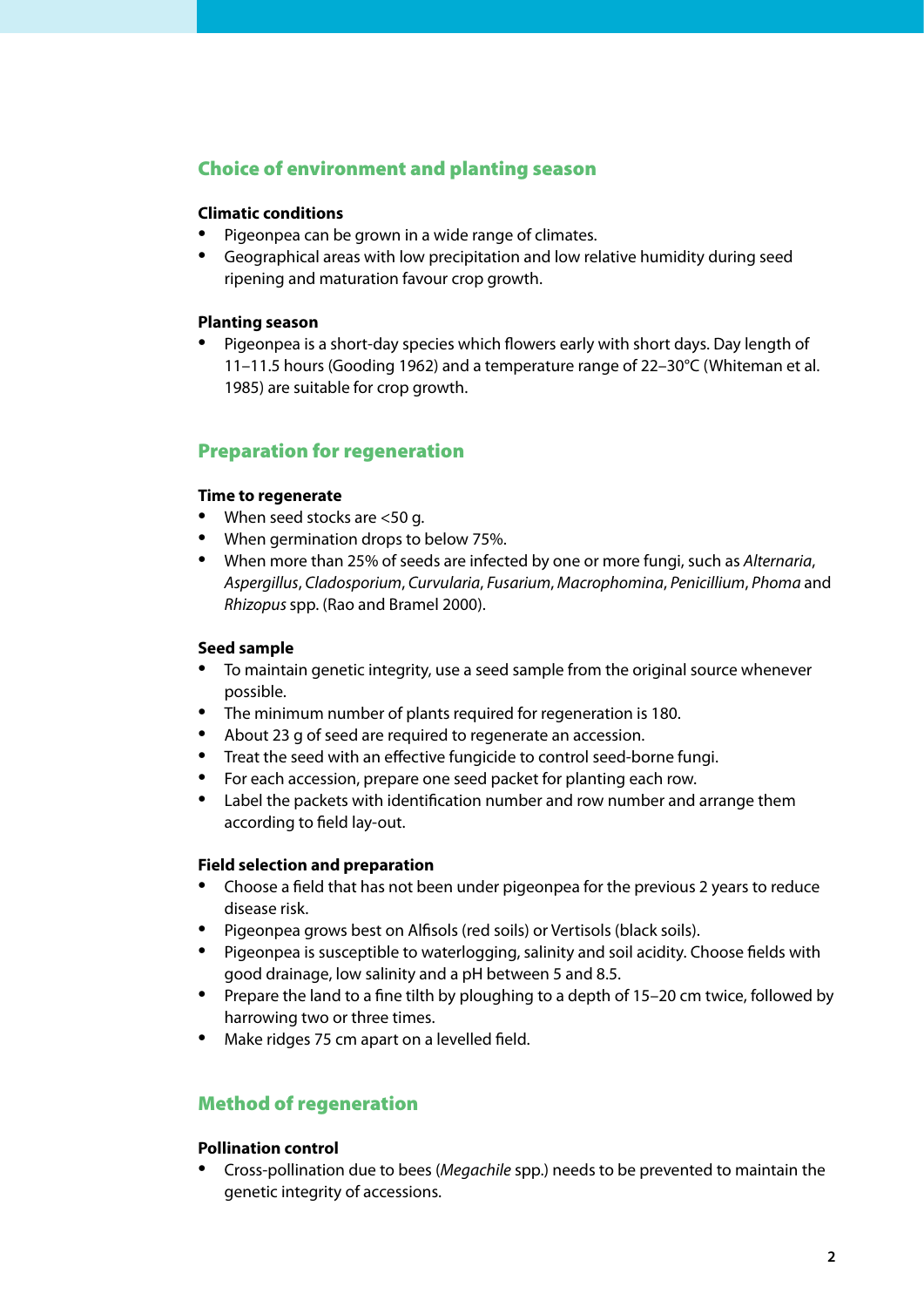Cover plants with muslin bags or grow accessions in insect-proof cages to avoid cross-• pollination. The latter may be a more economical way (Reddy et al. 2006).

#### **Planting layout, density and distance**

- Divide the field into plots (also known as tiers), with a 1-m walkway between them. The size of the plots can vary from 3 to 9 m wide depending on the size of the field. •
- Mark rows 75 cm apart across each tier, perpendicular to the length of the field, giving rows of 3 to 9 m in length, depending on the width of the plot.
- Assign row numbers in a serpentine pattern (i.e. planting from left to right in the first row followed by right to left in the second row or vice versa).

#### **Planting method**

- **Plant on top of the ridges to facilitate good drainage, easy field operations and high** soil moisture availability.
- Plant seed on ridges with a 25 cm spacing between ridges.
- Dibble two or three seeds manually to 4–5 cm depth per ridge. •

## **Labelling**

- Label each accession with a tag fastened to a stake about 1 m high.
- Use strong paper for tags to withstand weathering.

# Crop management

#### **Weed management**

- Apply pre-emergent herbicide to control weeds. •
- Inter-cultivate 20–25 days and 45–50 days after sowing to reduce the cost of manual weeding.
- Weed manually two or three times, depending on the number of weeds.
- Weed control is critical 30–40 days after sowing.

#### **Irrigation**

- Irrigate after sowing if necessary.
- Ensure adequate soil moisture at flowering.

#### **Fertilization**

- If possible, carry out a soil test to determine fertilizer needs.
- Apply fertilizers and farmyard manure according to recommendations.
- Generally, apply a basal dose of diammonium phosphate at 100 kg/ha.

#### **Thinning**

• Thin seedlings to two plants per hill, 15 days after sowing, leaving a total of 180 plants per accession.

#### **Common pests and diseases**

Contact plant health experts to identify pests and diseases and appropriate control measures. Some of the major pests and diseases of pigeonpea are: •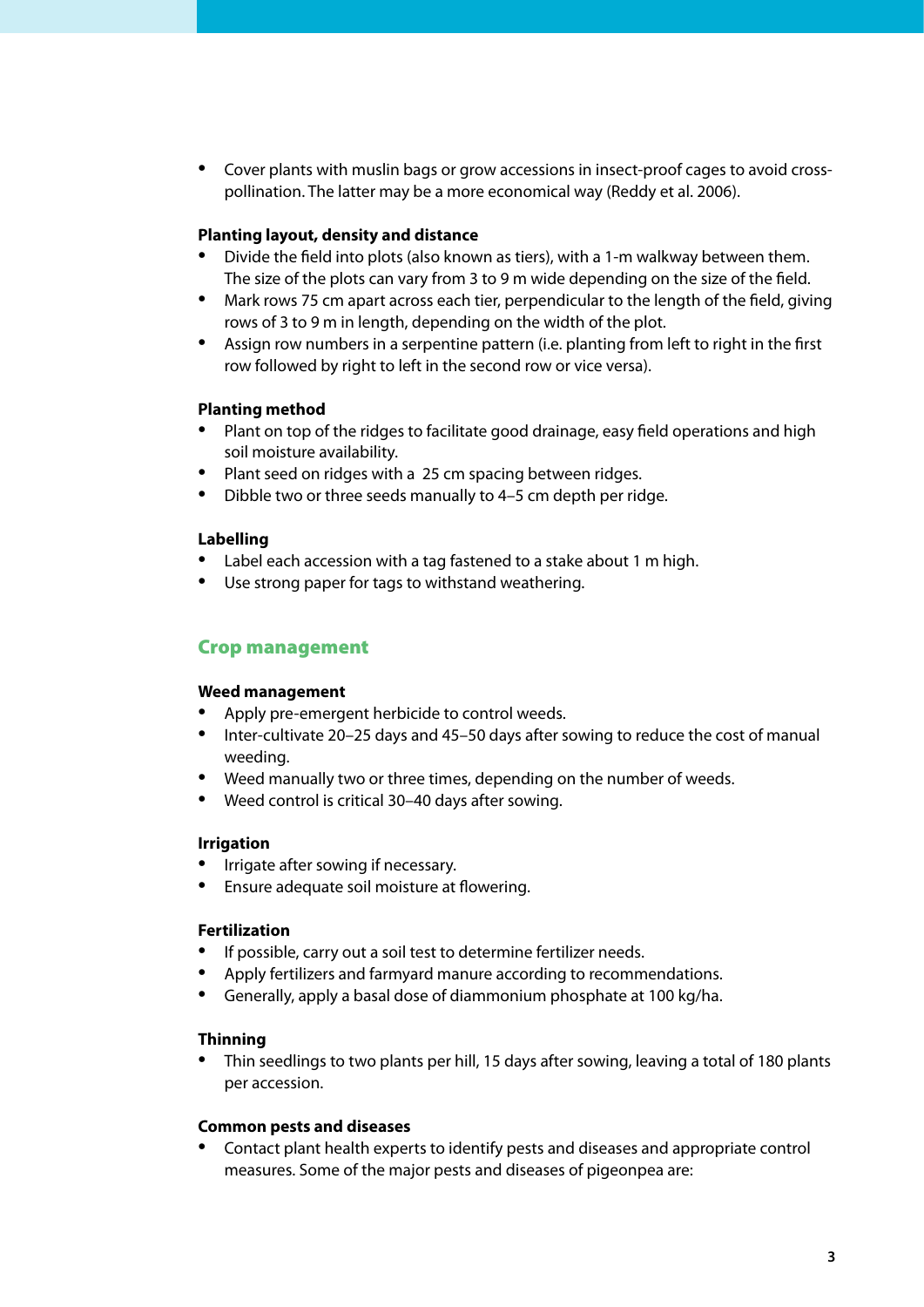- Wilt (*Fusarium udum*): causes loss of turgidity in leaves, slight chlorosis and browning of xylem vessels from root system to the stem.
- Sterility mosaic disease, caused by virus transmitted by mites: diseased plant becomes pale green and bushy without flowers and pods.
- Pod borer (*Helicoverpa armigera*), pod fly (*Melanagromyza obtusa*) and Maruca (*Maruca testulalis*): feed on flowers, pods and seeds and cause huge crop losses. •

#### **Pest and disease control**

- Control soil-borne diseases through solarization of soil, by covering the field with a polyethylene sheet and practising crop rotation (Rao and Bramel 2000). •
- Spray an appropriate acaricide two or three times to control sterility mosaic disease. •
- Application of suitable insecticides and fungicides can control pigeonpea pests and diseases.

#### Harvesting

- Harvest when pods are dry, which can be judged by a rattling sound when pods are shaken.
- Harvest pods from each plant separately.
- Clearly label bags/packets.
- Keep the bags of a plot (accession) together inside a labelled jute sack for drying.
- Do not harvest diseased plants.

#### Post-harvest management

- Thresh the pods after drying for 2–3 days (to about 12% moisture) under shade by gentle beating with wooden mallets.
- Avoid spillover and seed mixing during threshing.
- If limited numbers of pods are available, separate seeds manually.
- Clean the seeds of debris by winnowing.
- Collect equal quantities of seed from each plant in a labelled muslin cloth bag to reconstitute the accession for further drying, preferably at a lower temperature and relative humidity.
- Verify the accession identity using seed traits.
- Send a representative sample of seed for seed health and initial viability testing.
- Reject seed samples that have high infection of seed-borne fungi (>25%) or seed viability less than 75%; regenerate such accessions again in the following season. •
- Provide the seeds to 8–9% moisture content for medium-term conservation.
- For long-term conservation, dry the seeds to 5–7% moisture content using forced ventilation at 15°C and 15–20% relative humidity.
- If a drying room and forced ventilation facilities are not available, dry seeds to a moisture content of 5–7% with silica gel or other suitable desiccant.
- Pack seeds in impermeable containers (plastic bottles, aluminium containers, aluminium foil packets) for conservation and distribution.
- Avoid chemical treatment of seed intended for storage.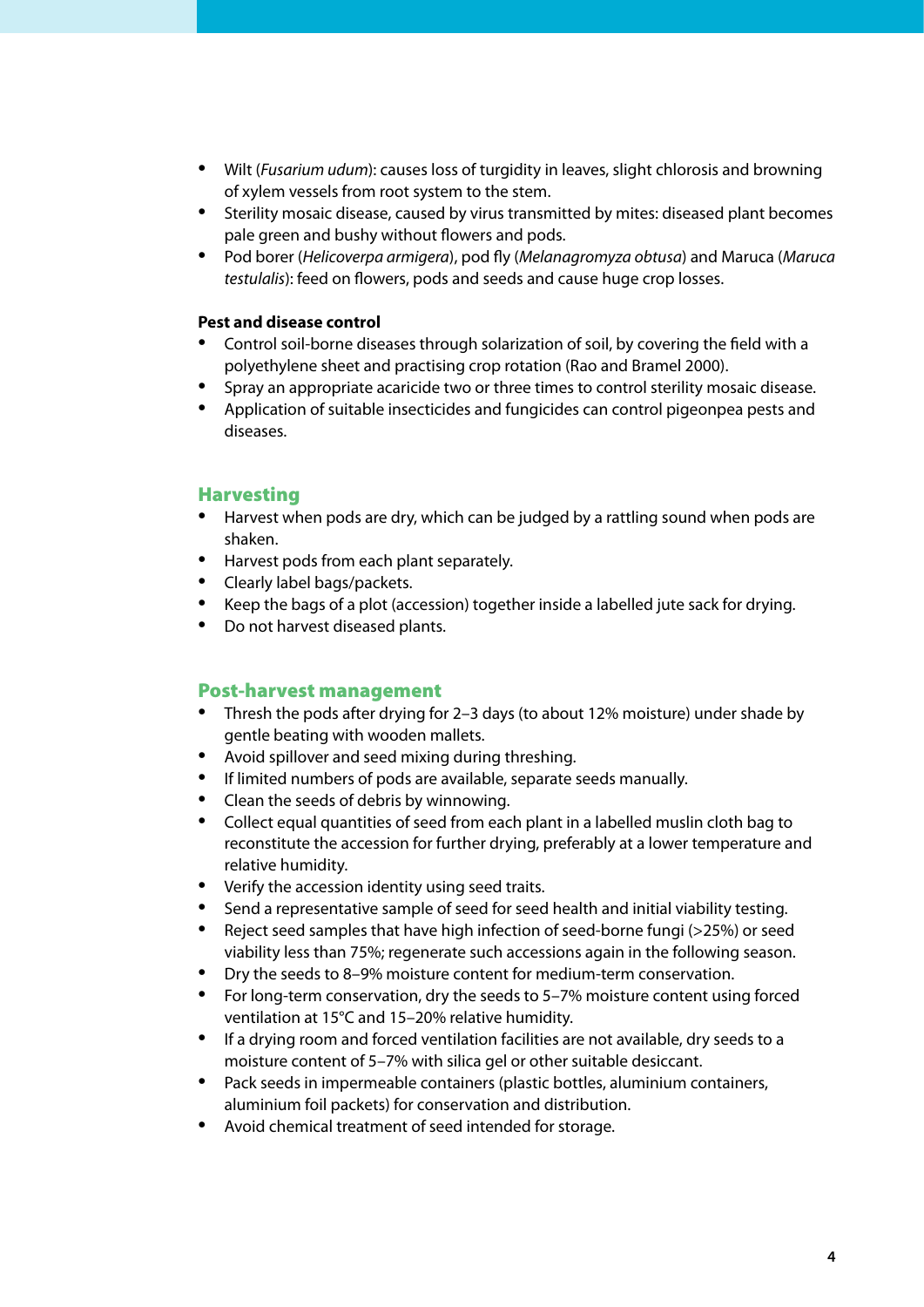# Regeneration of wild pigeonpea

#### **Raising seedlings**

- Fill small plastic/paper cups or small pots (10 x 10 cm with a hole in the bottom) with a pasteurized mixture of 3 parts soil to 1 part farmyard manure.
- Scarify the seeds by making a small cut in the seed coat to improve water absorption and germination.
- Dress the seeds with fungicide to control seed-borne diseases.
- Put two to four seeds in each pot at about 3 cm depth.
- Water the pots every day using watering cans (Rao and Bramel 2000).

#### **Transplanting**

- Use large pots (30 x 30 cm) filled with a pasteurized mixture of soil and farmyard manure (3:1) for creeping herbs such as *C. platycarpus*, *C. scarabaeoides* and *Rhyncosia*  species. Plant out perennial shrubs and creepers such as *C. albicans*, *C. crassus, C. goensis, C. heynei* and *C. mollis* in a field genebank.
- Transplant seedlings when they have three or four leaves or are 2–5 cm tall.
- Transplant the seedling to the appropriate pot or field in the evening and water it.
- Keep the new pots in shade for 2 days, keeping the soil moist. •
- If transplanted to the field, plant in rows 4 m long with a spacing of at least 25 cm between plants and arrange shade for 2 days.
- Use a minimum sample size of 8 to 10 plants for each accession.
- Provide bamboo stakes to support climbers such as *C. albicans*, *C. crassus, C. goensis, C. heynei* and *C. mollis* (Rao and Bramel 2000)*.*

All other procedures are the same as those for cultivated pigeonpea.

# Monitoring accession identity

Compare for following traits in characterization data:

- Growth habit
- Flowering pattern
- Flower colour
- Primary seed colour •

Verify the accession identity and rogue plants that are genuine mixtures.

# Documentation of information during regeneration

The following information should be collected during regeneration:

- Regeneration site name and map/GPS reference •
- Name of collaborator •
- Field/plot/nursery/greenhouse reference •
- Accession number and population identification
- Source of seed •
- Generation or previous multiplication or regeneration
- Preparation of planting materials (pre-treatments) •
- Sowing date and density
- Field layout used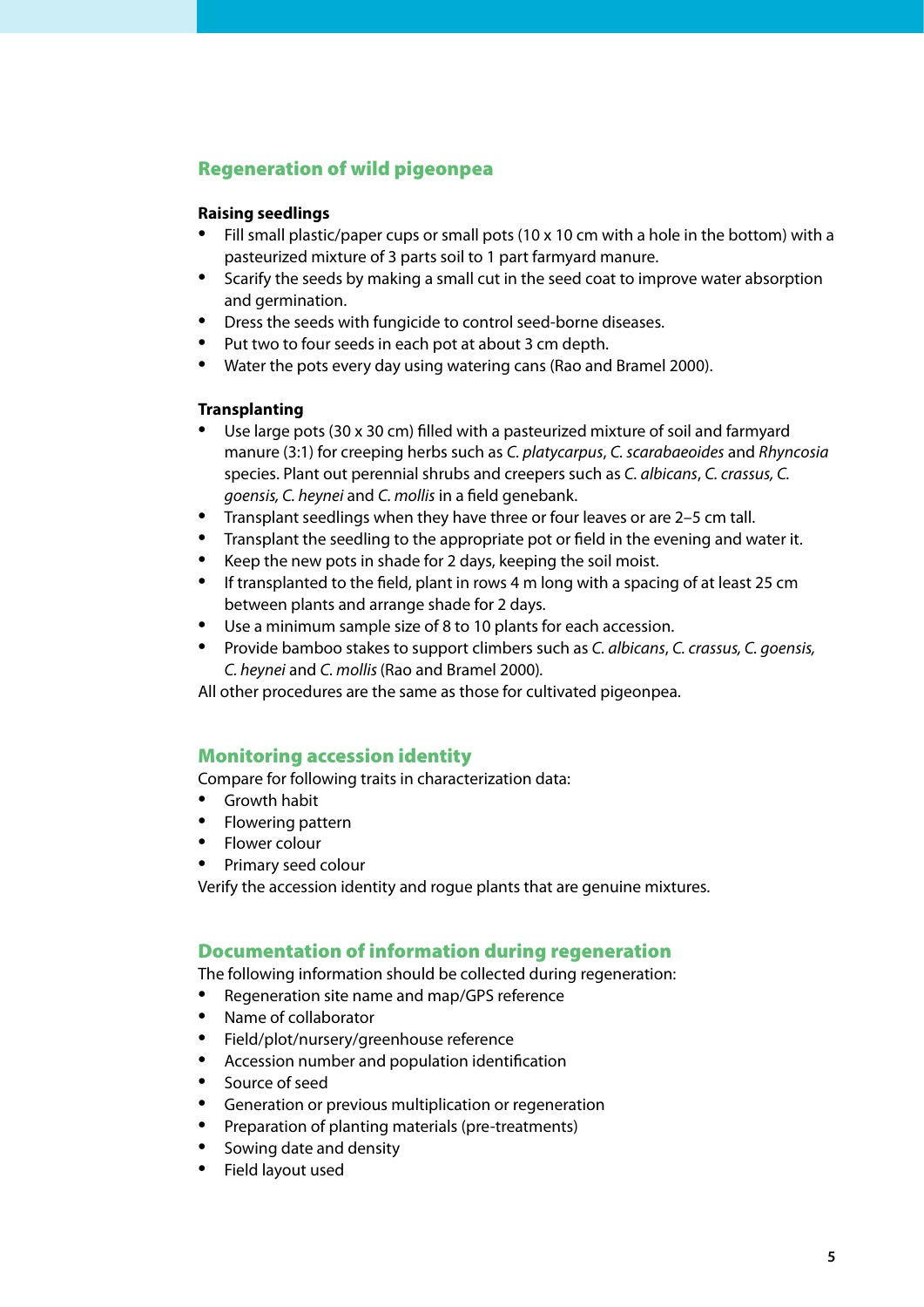- Field management details (watering, fertilizer, weeding, pest and disease control, stresses recorded, others) •
- Environmental conditions (altitude, precipitation, soil type, others)
- Emergence in the field or greenhouse (number of plants germinated) •
- Number of plants established •
- Days from sowing to flowering •
- Breeding system •
- Pollination control method used (method, number of plants pollinated) •
- Harvest date and method •
- Number of plants harvested •
- Quantity of seeds harvested •
- Agronomic evaluation; agro-morphological traits recorded •
- Comparisons with reference materials (record any identification numbers or references of any samples taken from this regeneration plot)
- Post-harvest (describe any relevant procedures) (Rao and Bramel 2000).

## References and further reading

Gooding HJ. 1962. The agronomic aspects of pigeonpeas. Field Crops Abstracts 15:1–5. Rao NK, Bramel PJ. 2000. Manual of genebank operations and procedures. Technical Manual no. 6. ICRISAT, Patancheru, India.

- Reddy KN, Upadhyaya HD, Reddy LJ, Gowda CLL. 2006. Evaluation of pollination control methods for pigeonpea (*Cajanus cajan* (L.) Millsp.) germplasm regeneration. International Chickpea and Pigeonpea Newsletter 13:35–38.
- van der Maesen LJG. 1985. *Cajanus* DC and *Atylosia* W.& A. (Leguminosae). Agricultural University Wageningen Papers 85-4, 1985. Agricultural University, Wageningen, the Netherlands. 225 pp.
- Whiteman PC, Byth DE, Wallis ES. 1985. Pigeonpea (*Cajanus cajan* (L.) Millsp.). In: Summerfield RJ, Roberts EH, editors. Grain Legume Crops. Collins Professional and Technical Books, London, UK. pp. 685–698.

#### Acknowledgement

These guidelines have been peer reviewed by Kameswara Rao, International Center for Biosaline Agriculture (ICBA), Dubai, UAE.

# Correct citation

Upadhyaya H.D., Reddy K.N. and Sastry D.V.S.S.R. 2008. Regeneration guidelines: pigeon pea. In: Dulloo M.E., Thormann I., Jorge M.A. and Hanson J., editors. Crop specific regeneration guidelines [CD-ROM]. CGIAR System-wide Genetic Resource Programme, Rome, Italy. 8 pp.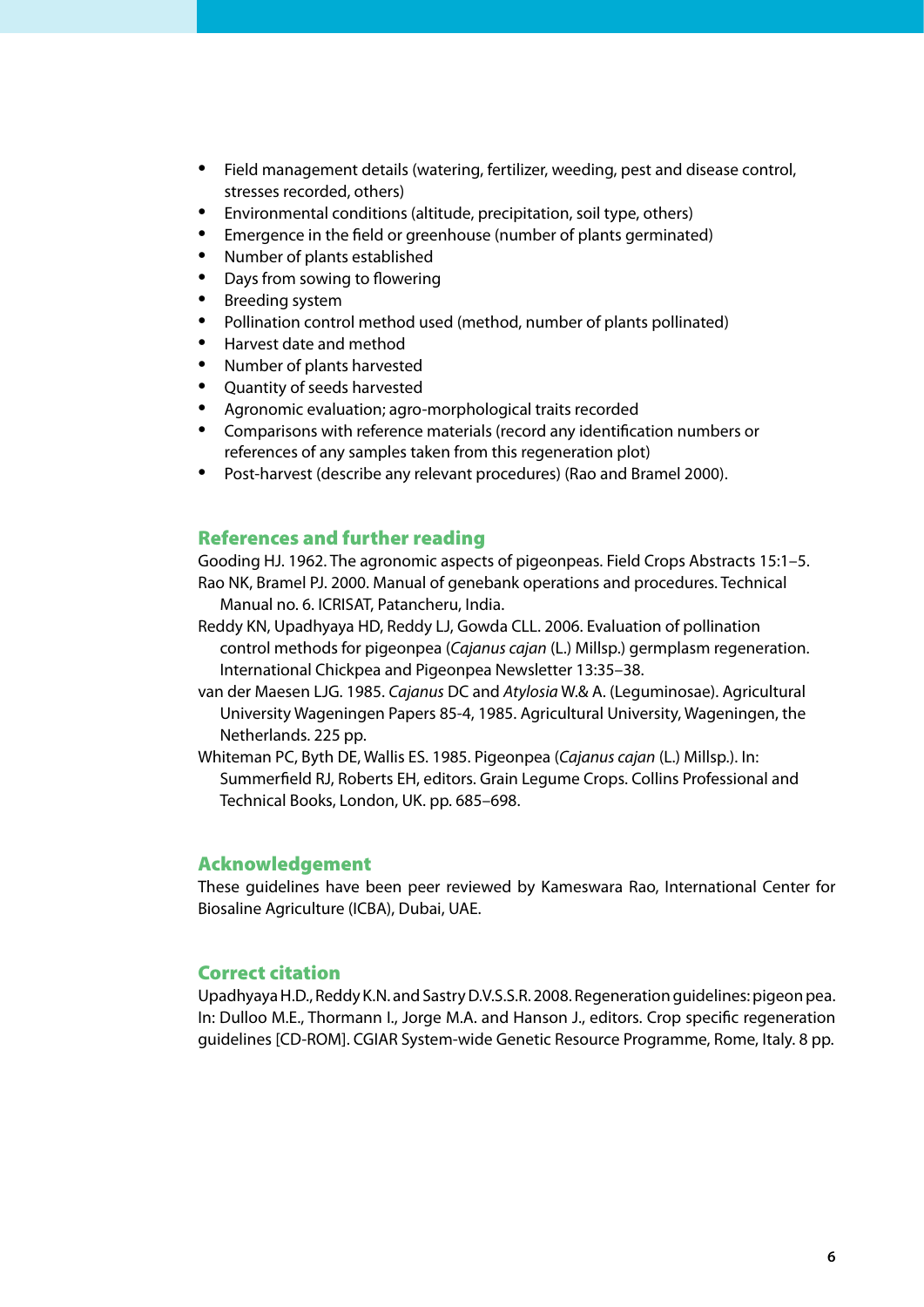

1 Pigeonpea growing in the field. *ICRISAT*